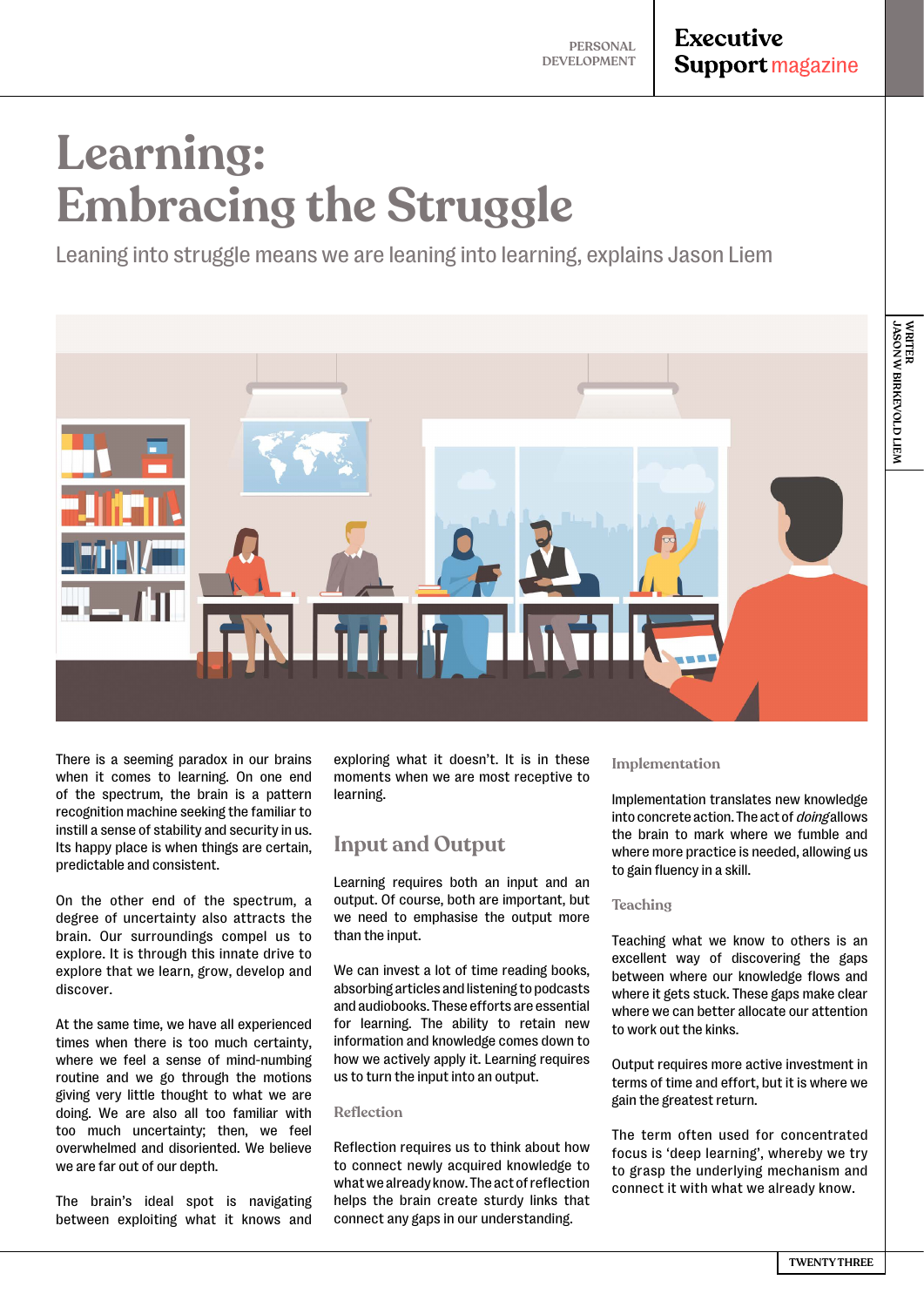# **The Neurobiology of Learning**

Learning a new concept or skill is hardly ever a smooth ride between point A and point B. It is more akin to taking two steps forward and one step back. We progress, but sometimes we stop or even regress. It is in the stopping up or regression where we make mistakes and can feel stuck.

There are times when it is an easy fix and we move on. Other times, we can struggle to crack the code, and when we can't, it often leads to frustration. Many of us turn away from learning when we hit a certain level of frustration. It may seem counterintuitive, but it is the struggle that is the key to learning.

In nature, the struggle is a biological necessity, and in some cases a neurological necessity, to thrive and survive. Thus, when we encounter struggle, the brain interprets it as an error signal and gets to work to rectify the signal.

Once an error signal (i.e., the feeling of struggle) is detected, the brain releases a cascade of neuromodulators. The first is norepinephrine, which is sent to our central nervous system to alert us that something is wrong. Following this, the brain then releases a second neuromodulator named acetylcholine. Its job is to focus on the neural circuits producing the error signal.

At this point, the frustration and struggle have activated the stress F3 response (flight, freeze or fight). If we choose either the flight or freeze response, it means we step away from the frustration and away from the learning.

If we choose the third response, fight, it means we engage with the problem. Therefore, we have consciously decided to embrace the struggle.

The brain rewards our forward momentum action by releasing a third neuromodulator – dopamine. Dopamine fuels our feelings of motivation and anticipation. In addition, it helps us to learn about the consequences of specific actions.

Leaning into struggle means we are leaning into learning.

## **Insulating Learning**

Myelin is an insulating layer of protein and fatty substances that forms around the brain and spinal cord nerves. This myelin sheath allows electrical impulses to transmit quickly and efficiently along the neural circuits. The way myelin wraps around nerve connections is akin to the rubber insulation that wraps around copper wires. The thicker the covering, the better the insulation. It makes the electrical signal more robust and faster, preventing the electrical impulses from leaking out.

Myelin growth, to a reasonable degree, is dependent on the approach we take to learning. If we actively translate inputs to outputs by reflecting, implementing and teaching what we've learned, myelin responds by wrapping layers of insulation around the neural circuit. We add more skill and speed with each layer, making our thoughts and movements faster and more accurate.

There is one caveat to keep in mind. Myelin growth only happens when we are struggling in specific ways. When we are learning something new, we need to be operating at the edge of our ability to make mistakes. These mistakes are the signals the brain needs (i.e., the struggle and frustration) to dedicate resources to address the error.

These experiences where we are struggling force us to slow down, examine the errors and correct them. The trick is to choose a goal beyond our present ability and to target the struggle. The more we generate error impulses, encountering and overcoming difficulties, the faster we learn.

Why is targeting our struggle so effective in learning? First, the best way to build an exemplary circuit is to fire it, be attentive to mistakes, and then fire again and then repeat. Second, remember, the more myelin wraps the circuits, the faster the signal travels, increasing velocity up to 100 times more than signals sent through an uninsulated circuit.

## **Easier Said Than Done**

Of course, facing frustration is easier said than done. When we are in a state of frustration, it reflects our thoughts, emotions and actions. Having the

hormones and chemistry associated with frustration swimming through us makes it feel authentic and accurate. If we think something is true, then we will tend to act on that truth. So, if we interpret the state of frustration as real, our general response is to avoid the situation instead of embracing the struggle.

When trapped in an emotional state, we are unlikely to be thinking clearly. We are too close, and we are too caught up in it. We can't recognise that our thoughts and emotional patterns are problematic. We may see our behaviour as entirely rational and fail to realise our decision-making style fuels our overthinking and self-doubt.

Overthinking and self-doubt can lead to analysis paralysis. The problem is not the underlying decision itself, but how we approach it – our mental habits make us more entrenched in indecision. Analysis paralysis can't resolve itself because we can't think our way out of it. Instead, we need to recognise what is happening and intervene.

### **Recovery and Discovery**

A great strategy I use when learning new material is what I call a recovery and discovery approach.

Recovery is about taking the needed time to reflect on what we have just learned. Discovery is about taking the insights and lessons learned and then committing them to action. It consists of four steps:

- **1.** Gather
- **2.** Reflect
- **3.** Capture
- **4.** Review

Learning is best when done in short bursts. For example, if you have just read a couple of pages about a concept or an idea, move into the recovery phase. Take a moment to gather your awareness around what you just learned by reminding yourself of the critical points.

Then reflect on how to bridge those critical points to what you already know. Take a few minutes to make those connections. To help cement the links, capture your thinking through speaking or writing out your thoughts. The central idea is to transfer your new knowledge into words – written or spoken. It essentially allows you to visualise your thoughts. Writing